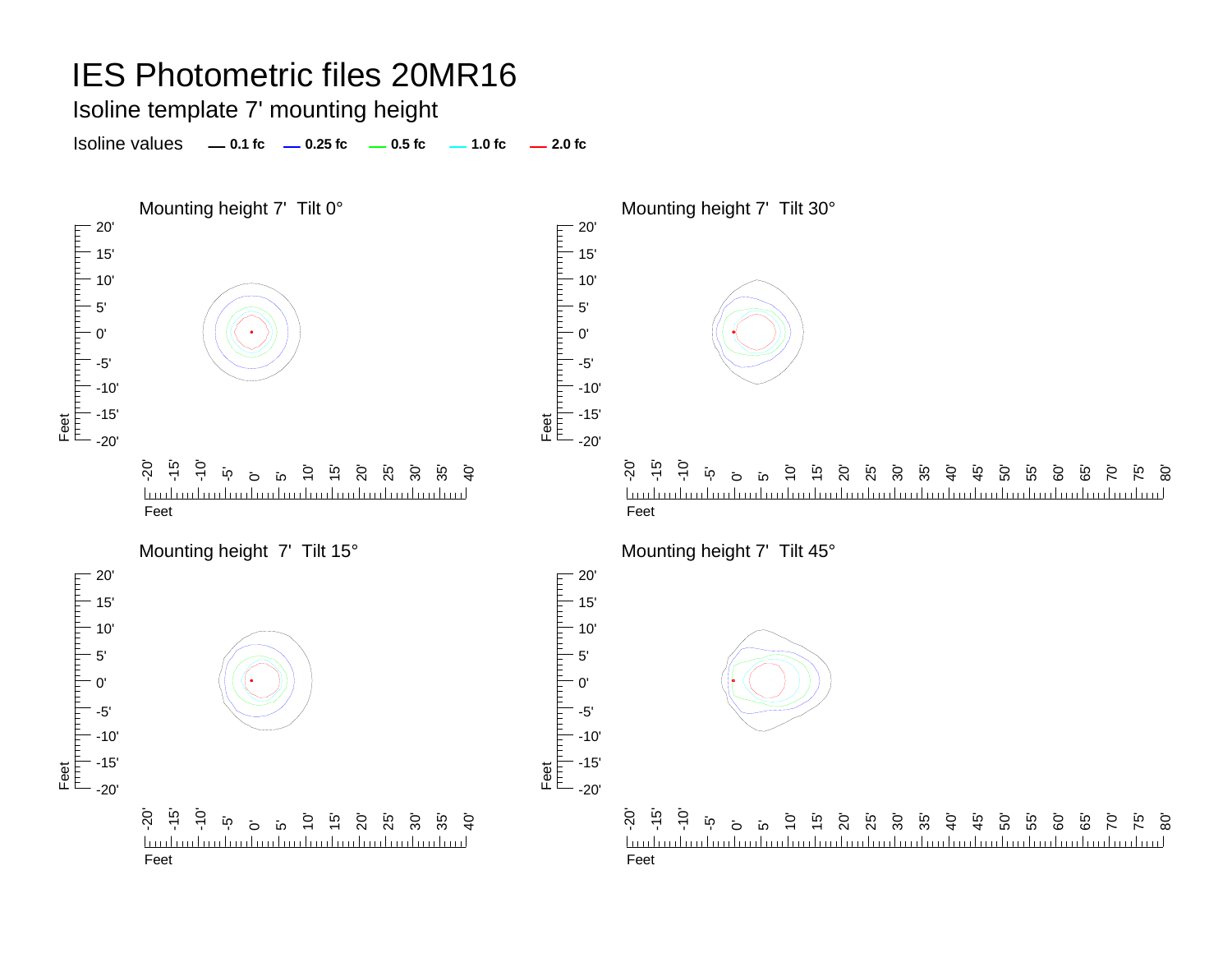Isoline template 9' mounting height

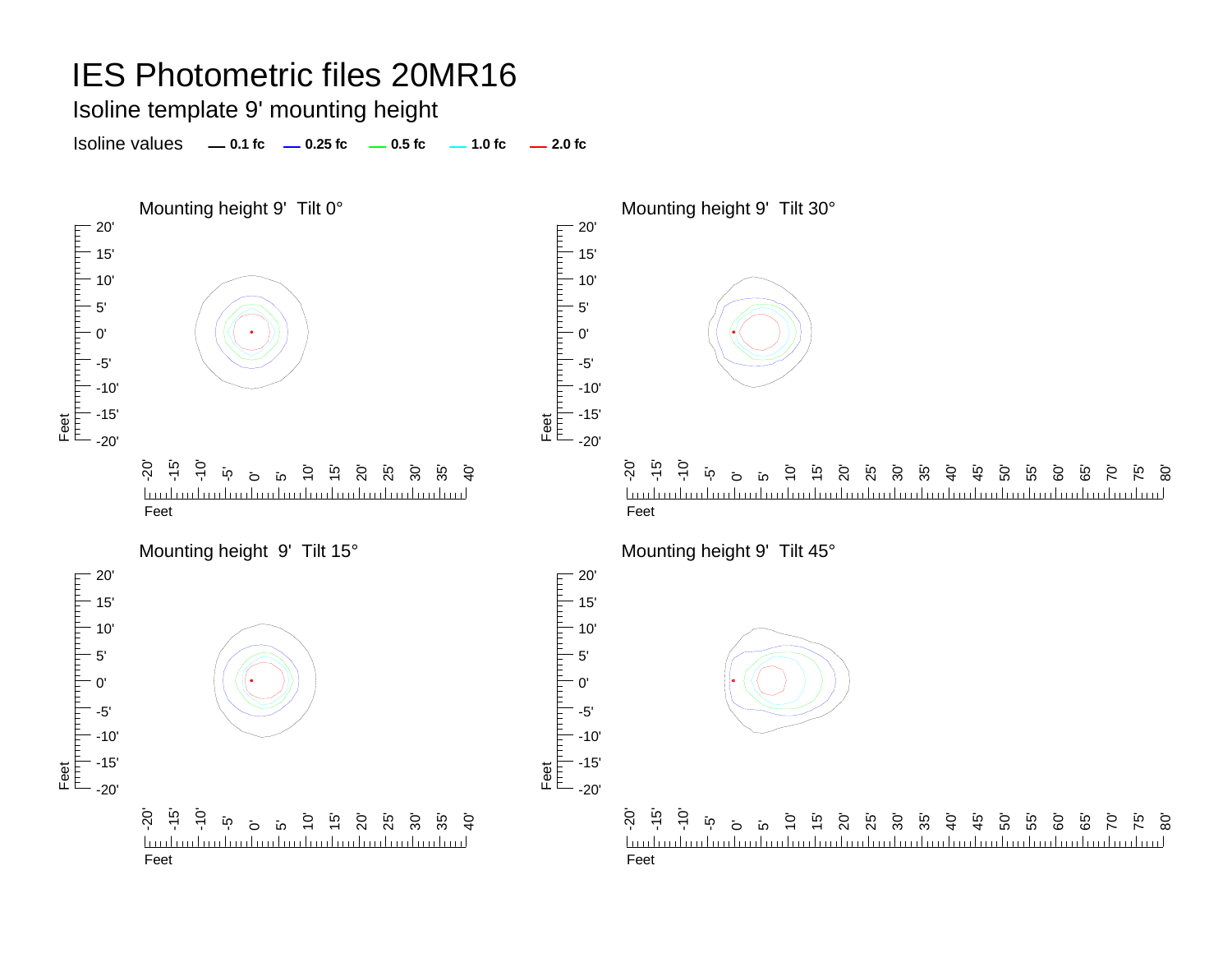Isoline template 11' mounting height

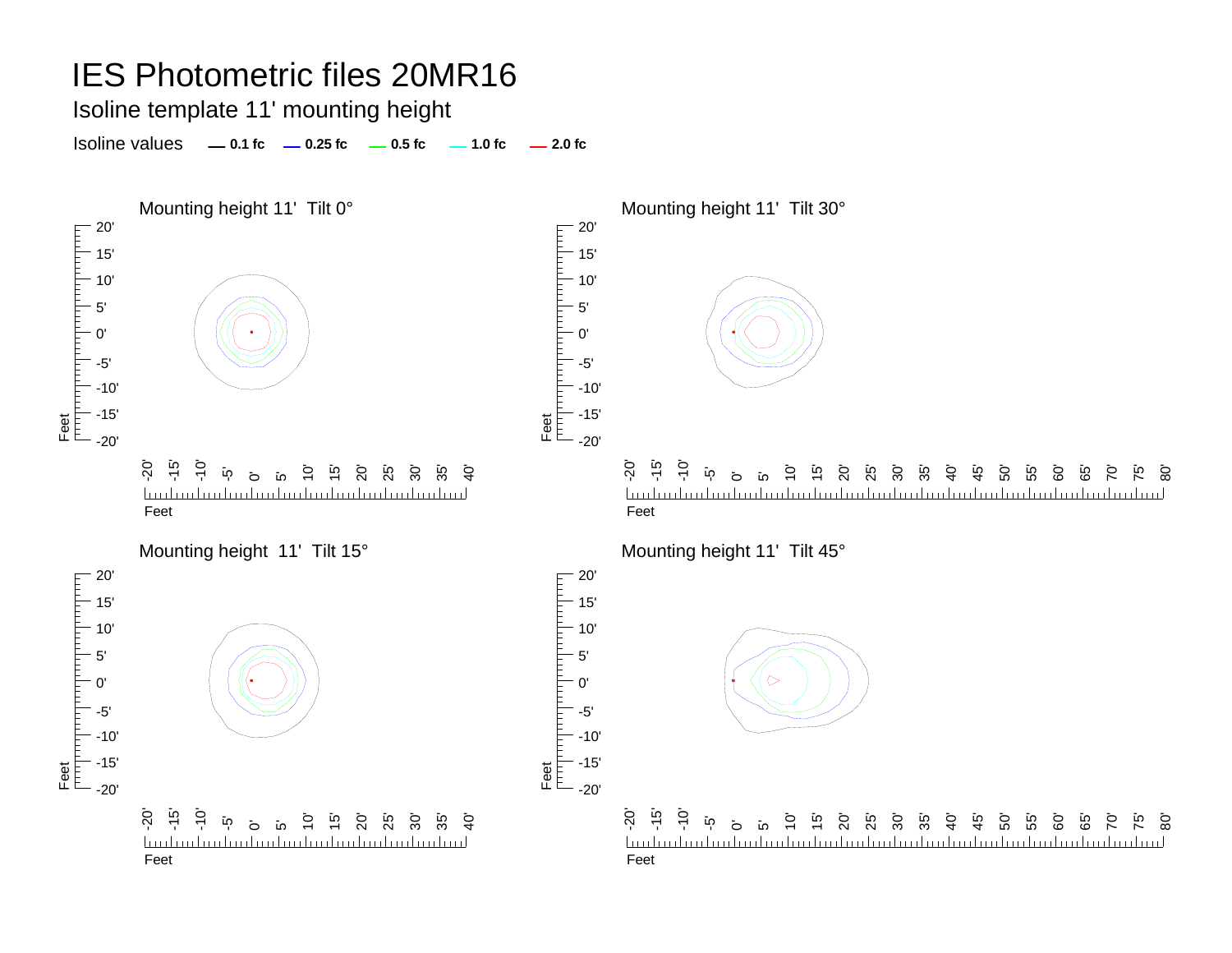Isoline template 15' mounting height

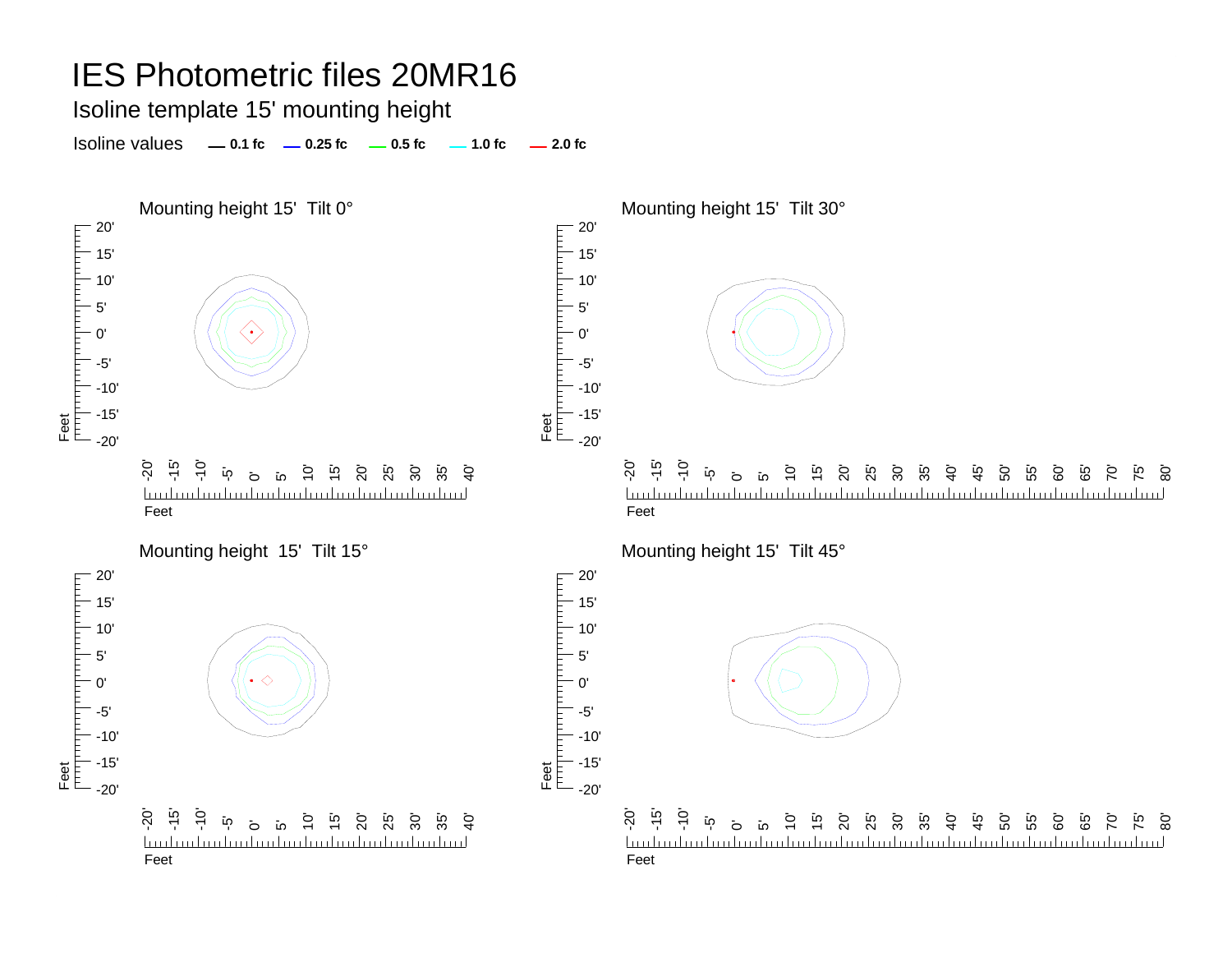Isoline template 20' mounting height

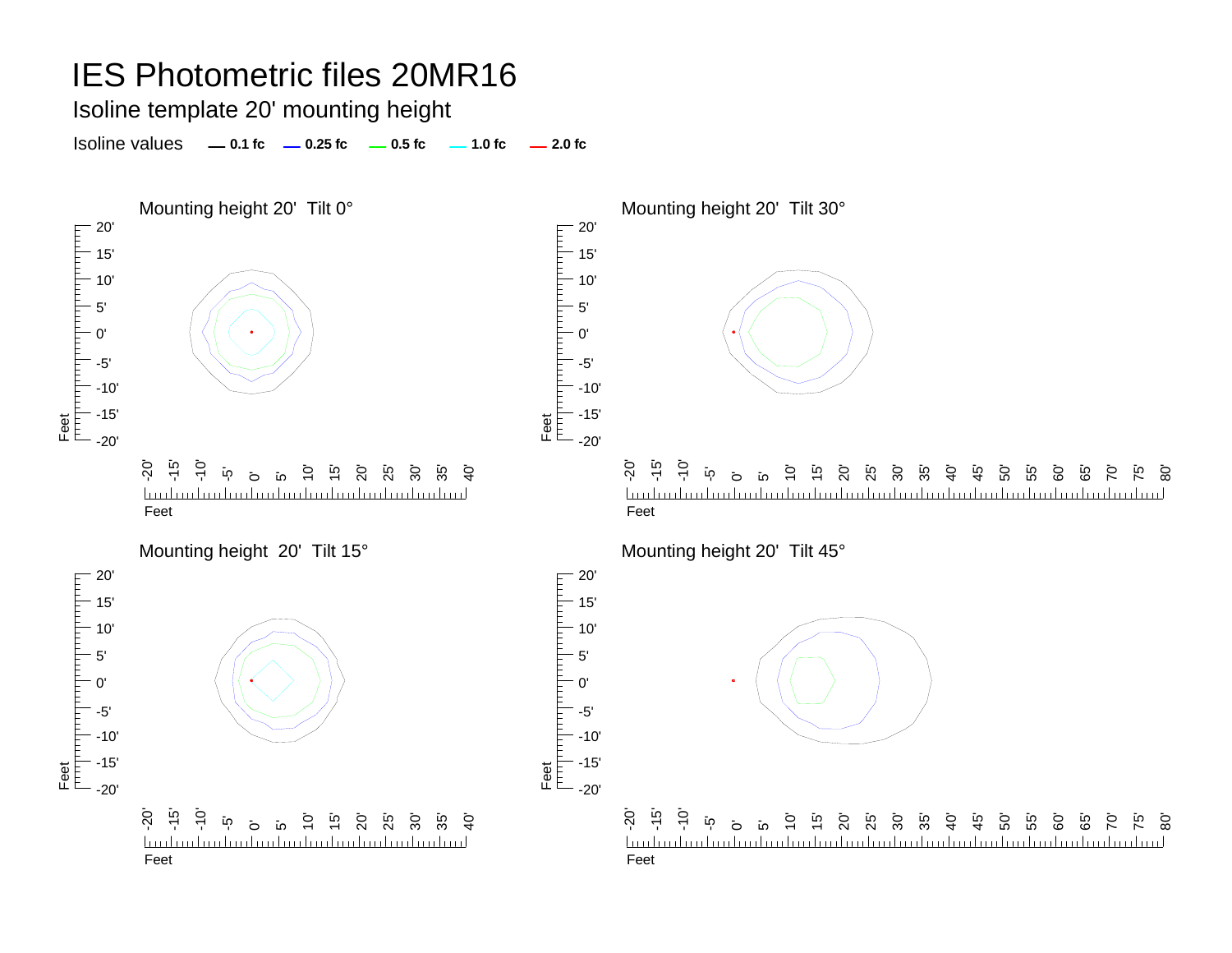Isoline template 25' mounting height

Isoline values **0.1 fc 0.25 fc 0.5 fc 2.0 fc 1.0 fc**



20'